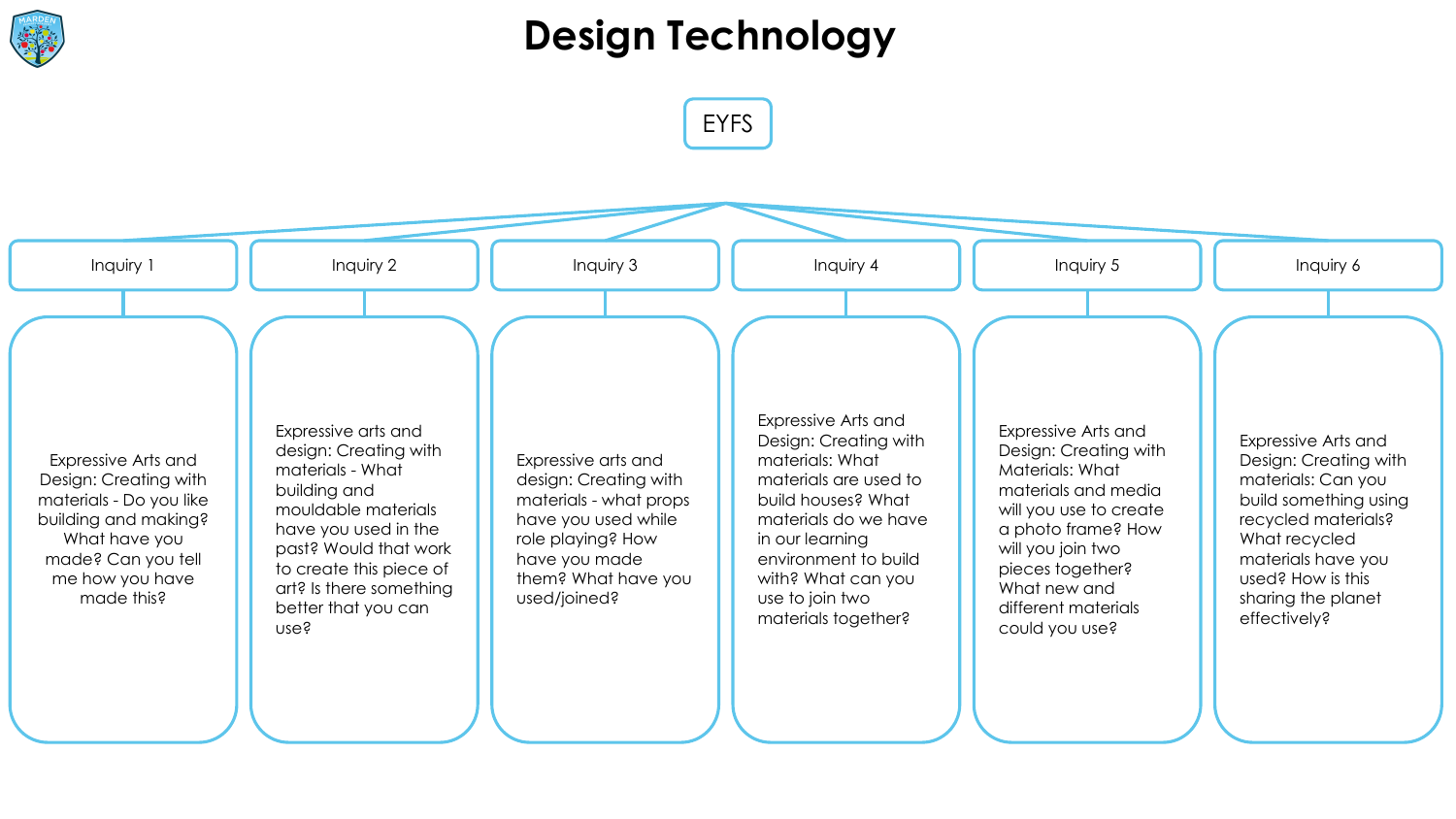

#### **Design Technology Y1**

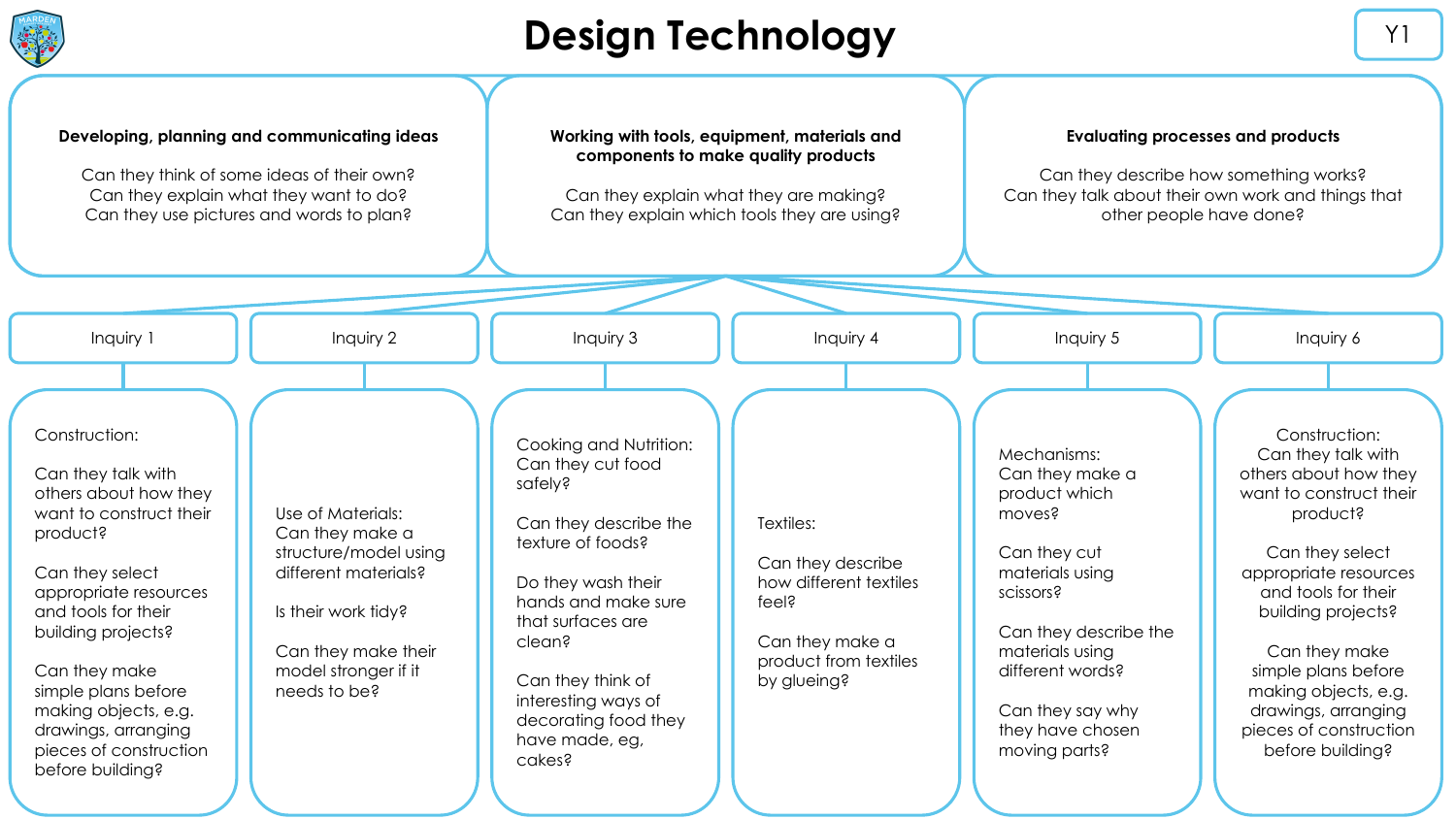

## **Design Technology Y2**

| $\blacktriangledown$                                                                                                                                                                                                                                                                                                          |                                                                                                                                                                                                                              |                                                                                                                                                                   |                                                                                                                                                                                                         |                                                                                                                                                                                                              |                                                                                                                                                                                                                              |
|-------------------------------------------------------------------------------------------------------------------------------------------------------------------------------------------------------------------------------------------------------------------------------------------------------------------------------|------------------------------------------------------------------------------------------------------------------------------------------------------------------------------------------------------------------------------|-------------------------------------------------------------------------------------------------------------------------------------------------------------------|---------------------------------------------------------------------------------------------------------------------------------------------------------------------------------------------------------|--------------------------------------------------------------------------------------------------------------------------------------------------------------------------------------------------------------|------------------------------------------------------------------------------------------------------------------------------------------------------------------------------------------------------------------------------|
| Developing, planning and communicating ideas<br>Can they think of ideas and plan what to do next?<br>Can they choose the best tools and materials?<br>Can they give a reason why these are best?<br>Can they describe their design by using pictures,<br>diagrams, models and words?                                          |                                                                                                                                                                                                                              | Working with tools, equipment, materials and<br>components to make quality products<br>Can they join things (materials/components) together<br>in different ways? |                                                                                                                                                                                                         | <b>Evaluating processes and products</b><br>Can they explain what went well with their work?<br>If they did it again, can they explain what they would<br>improve?                                           |                                                                                                                                                                                                                              |
|                                                                                                                                                                                                                                                                                                                               |                                                                                                                                                                                                                              |                                                                                                                                                                   |                                                                                                                                                                                                         |                                                                                                                                                                                                              |                                                                                                                                                                                                                              |
| Inquiry 1                                                                                                                                                                                                                                                                                                                     | Inquiry 2                                                                                                                                                                                                                    | Inquiry 3                                                                                                                                                         | Inquiry 4                                                                                                                                                                                               | Inquiry 5                                                                                                                                                                                                    | Inquiry 6                                                                                                                                                                                                                    |
| Construction:<br>Can they make<br>sensible choices as<br>to which moterial to<br>use for their<br>constructions?<br>Can they develop<br>their own ideas from<br>initial starting<br>points?<br>Can they<br>incorporate some<br>type of movement<br>into models?<br>Can they consider<br>how to improve their<br>construction? | Use of Materials:<br>Can they<br>measure<br>materials to use in<br>a model or<br>structure?<br>Can they join the<br>material in<br>different ways?<br>Can they use<br>joining, folding or<br>rolling to make it<br>stronger? | Mechanisms:<br>Can they join<br>materials<br>together as part<br>of a moving<br>product?                                                                          | <b>Textiles</b><br>Can they<br>measure textile?<br>Can they join<br>textiles together<br>to make<br>something?<br>Can they cut<br>textiles?<br>Can they explain<br>why they chose a<br>certain textile? | cooking and<br>Nutrition:<br>Can they<br>describe<br>the properties of<br>the ingredients<br>they are using?<br>Can they explain<br>what it means to<br>be hygienic?<br>Are they hygienic<br>in the kitchen? | Use of Materials:<br>Can they<br>measure<br>materials to use in<br>a model or<br>structure?<br>Can they join the<br>material in<br>different ways?<br>Can they use<br>joining, folding or<br>rolling to make it<br>stronger? |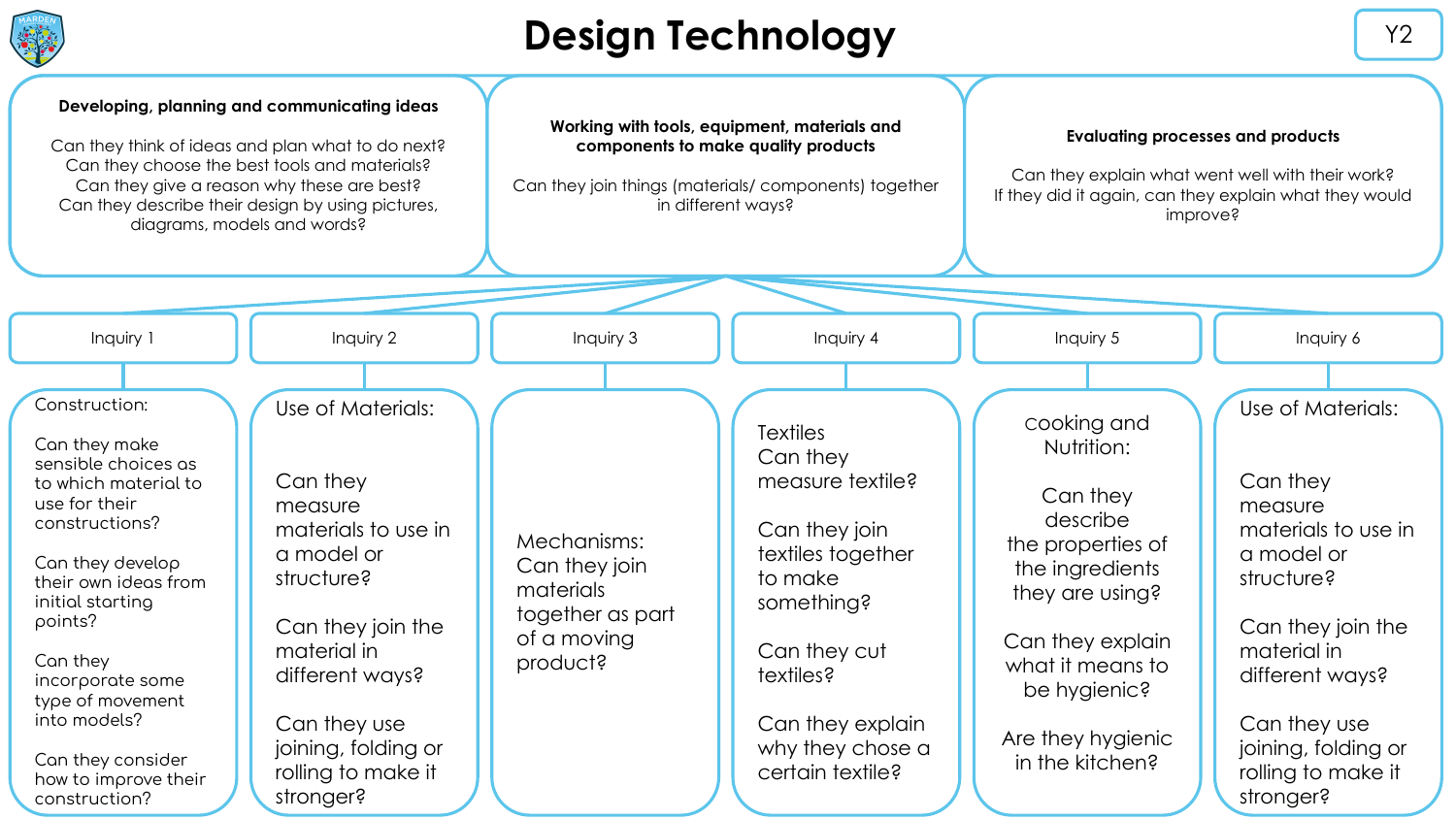

## **Design Technology V3**

| Developing, planning and communicating ideas<br>Can they show that their design meets a range of<br>requirements?<br>Can they put together a step-by-step plan which<br>shows the order and also what equipment and tools<br>they need?<br>Can they describe their design using an accurately<br>labelled sketch and words?<br>How realistic is their plan?                                                                                                                                                                                                                                                                     | Working with tools, equipment, materials and<br>components to make quality products<br>Can they use equipment and tools accurately?                                                           |                                                                                                                                                | <b>Evaluating processes and products</b><br>Can they explain what they changed which made<br>their design even better?                                                                                                     |                                                                                                                                                                                |
|---------------------------------------------------------------------------------------------------------------------------------------------------------------------------------------------------------------------------------------------------------------------------------------------------------------------------------------------------------------------------------------------------------------------------------------------------------------------------------------------------------------------------------------------------------------------------------------------------------------------------------|-----------------------------------------------------------------------------------------------------------------------------------------------------------------------------------------------|------------------------------------------------------------------------------------------------------------------------------------------------|----------------------------------------------------------------------------------------------------------------------------------------------------------------------------------------------------------------------------|--------------------------------------------------------------------------------------------------------------------------------------------------------------------------------|
|                                                                                                                                                                                                                                                                                                                                                                                                                                                                                                                                                                                                                                 |                                                                                                                                                                                               |                                                                                                                                                |                                                                                                                                                                                                                            |                                                                                                                                                                                |
| Inquiry 2<br>Inquiry 1                                                                                                                                                                                                                                                                                                                                                                                                                                                                                                                                                                                                          | Inquiry 3                                                                                                                                                                                     | Inquiry 4                                                                                                                                      | Inquiry 5                                                                                                                                                                                                                  | Inquiry 6                                                                                                                                                                      |
| Mouldable<br>Cooking and Nutrition<br><b>Materials</b><br>Can they choose the<br>right ingredients for a<br>Do they select<br>product?<br>the most<br>Can they use<br>appropriate<br>equipment safely?<br>materials?<br>Can they make sure<br>that their product looks<br>Can they use a<br>attractive?<br>range of<br>Can they describe how<br>techniques to<br>their combined<br>shape and<br>ingredients come<br>together?<br>mould?<br>Can they set out to<br>grow plants such as<br>Do they use<br>cress and herbs from<br>finishing<br>seed with the intention<br>of using them for their<br>techniques?<br>food product? | Stiff and Flexible<br><b>Sheet Materials</b><br>Do they use the<br>most appropriate<br>materials?<br>Can they work<br>accurately to<br>make cuts and<br>holes?<br>Can they join<br>materials? | Electrical and<br>Mechanical<br>Components<br>Do they select<br>the most<br>appropriate tools<br>and techniques<br>to use for a given<br>task? | Electrical and<br>Mechanical<br>Components<br>Can they make a<br>product which uses<br>both electrical and<br>mechanical<br>components?<br>Can they use a<br>simple circuit?<br>Can they use a<br>number of<br>components? | <b>Textiles</b><br>Can they join<br>textiles of<br>different types in<br>different ways?<br>Can they choose<br>textiles both for<br>their<br>appearance and<br>also qualities? |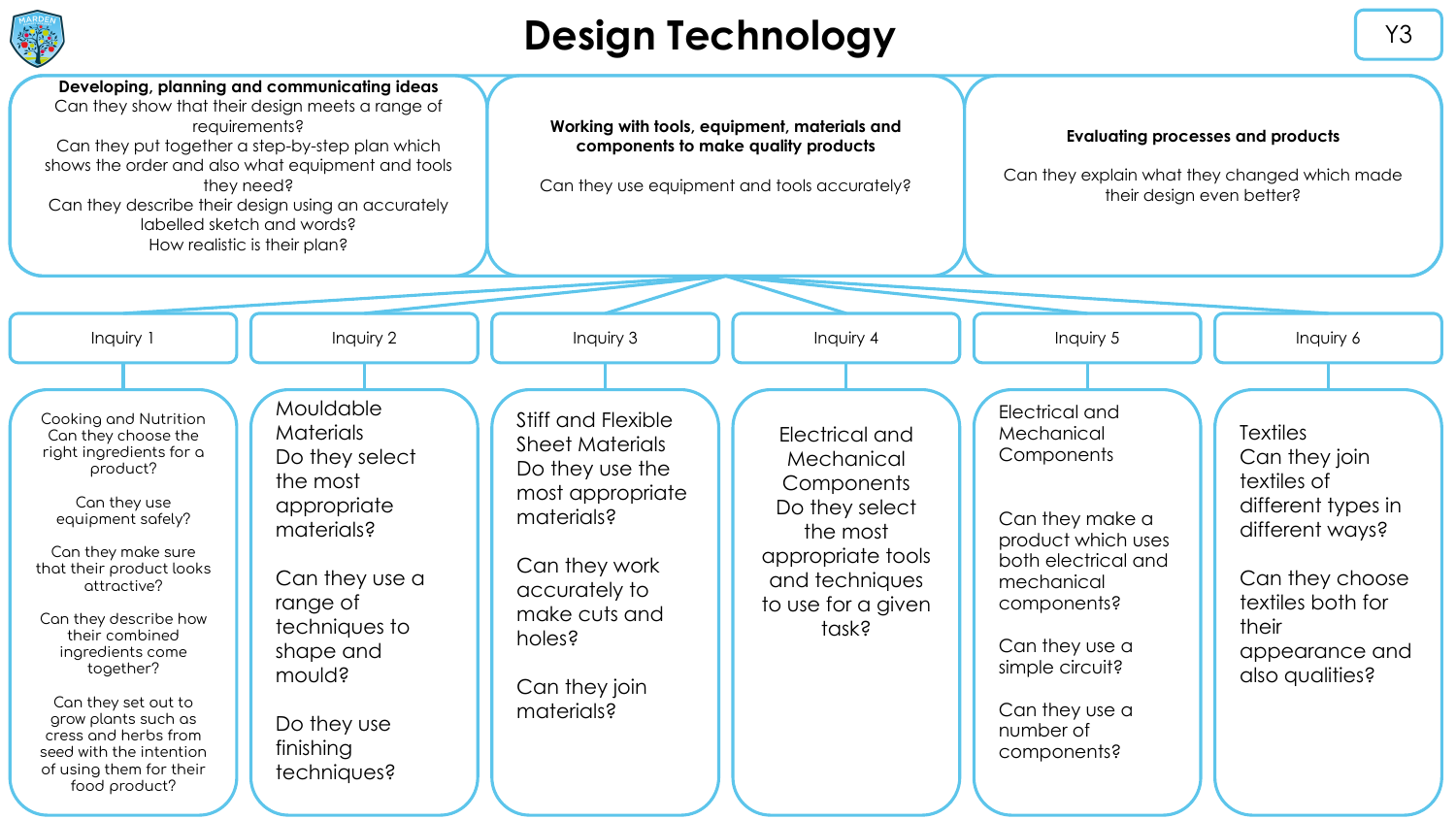

# **Design Technology** Manual Manual Manual Manual Manual Manual Manual Manual Manual Manual Manual Manual Manual Manual Manual Manual Manual Manual Manual Manual Manual Manual Manual Manual Manual Manual Manual Manual Manual

Cooking and Nutrition: Do they know what to do to be hygienic and sofe? Have they thought about what they can do to present their product in an interesting way? Mouldable Materials: Can they use a range of advanced techniques to shape and mould? Do they use finishing techniques, showing an awareness of the audience? Stiff and Flexible Sheet Materials: Can they measure carefully so as to make sure they have not made mistakes? How have they attempted to make their product strong? Textiles: Do they think about what the user would want when choosing textiles? Have they thought about how to make their product strong? Can they devise a template? Can they explain how to join things in a different way? Electrical and Mechanical Components: Can they add things to their circuits? How have they altered their product after checking it? Are they confident about trying out new and different ideas? Mouldable Materials: Can they use a range of advanced techniques to shape and mould? Do they use finishing techniques, showing an awareness of the audience? Inquiry 1 | | Inquiry 2 | | Inquiry 3 | | Inquiry 4 | | Inquiry 5 | | Inquiry 6 **Evaluating processes and products** Have they thought of how they will check if their desian is successful? Can they begin to explain how they can improve their original design? Can they evaluate their product, thinking of both appearance and the way it works? Do they take time to consider how they could have made their idea better? **Working with tools, equipment, materials and components to make quality products** Can they tell if their finished product is going to be good quality? Are they conscious of the need to produce something that will be liked by others? Can they show a good level of expertise when using a range of tools and equipment? Do they work at their product even though their original idea might not have worked? **Developing, planning and communicating ideas** Have they thought of how they will check if their design is successful? Can they begin to explain how they can improve their original design? Can they evaluate their product, thinking of both appearance and the way it works? Do they take time to consider how they could have made their idea better?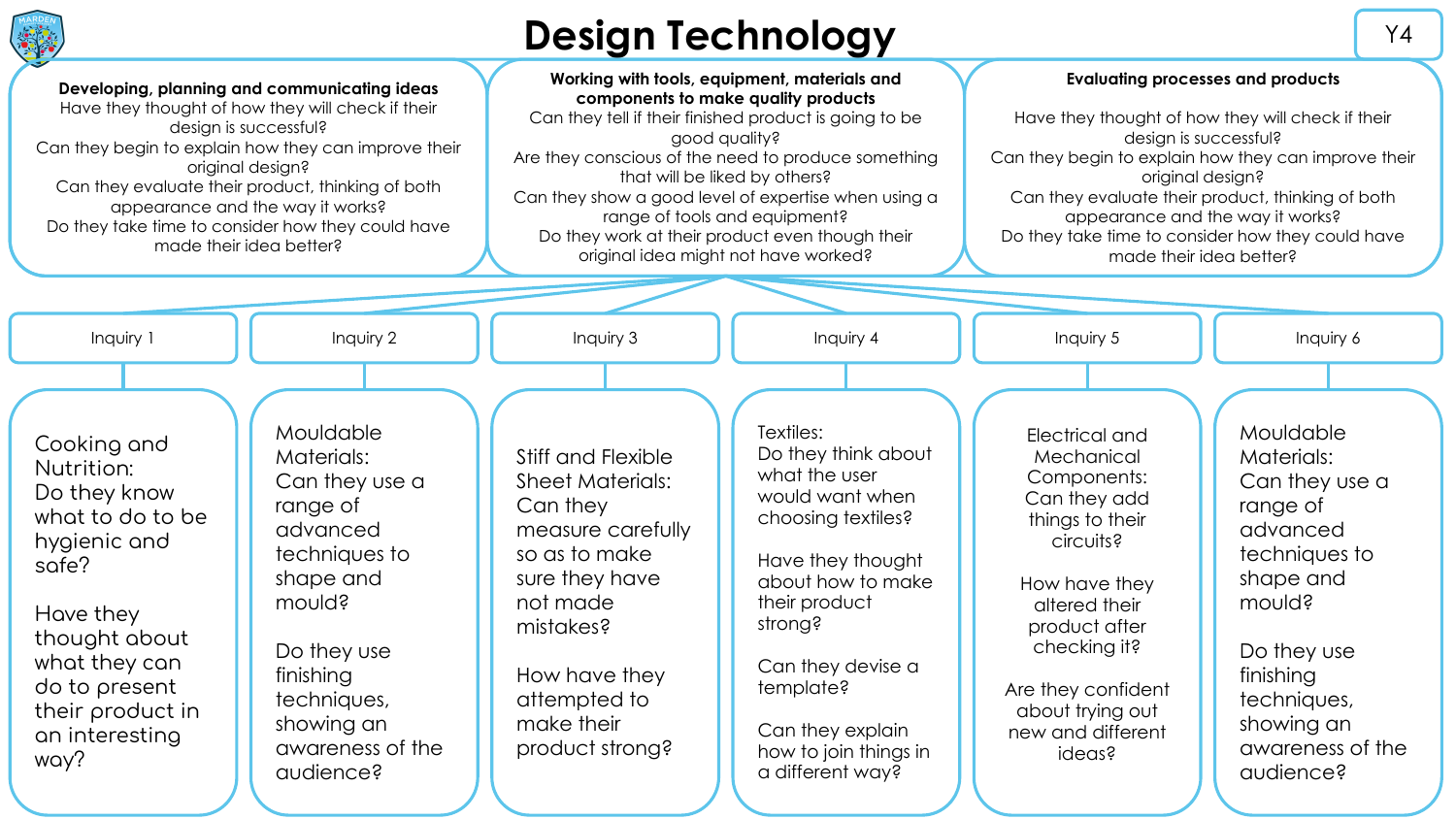

## **Design Technology** New Y5

Cooking and **Nutrition** Can they describe what they do to be both hygienic and safe? How have they presented their product well? **Textiles** Do they think about what the user would want when choosing textiles? How have they made their product attractive and strong? Can they make up a prototype first? Can they use a range of joining techniques? Electrical and Mechanical **Components** Can they incorporate a switch into their product? Can they refine their product after testing it? Can they incorporate hydraulics and pneumatics? Mouldable Materials Are they motivated enough to refine and further improve their product using mouldable materials? Stiff and Flexible Sheet Materials: Are their measurements accurate enough to ensure that everything is precise? How have they ensured that their product is strong and fit for purpose? Cooking and Nutrition Can they describe what they do to be both hygienic and safe? How have they presented their product well? Inquiry 1 | | Inquiry 2 | | Inquiry 3 | | Inquiry 4 | | Inquiry 5 | | Inquiry 6 **Evaluating processes and products** Do they keep checking that their design is the best it can be? Do they check whether anything could be improved? Can they evaluate appearance and function against the original criteria? **Working with tools, equipment, materials and components to make quality products** Can they explain why their finished product is going to be of good quality? Can they explain how their product will appeal to the audience? Can they use a range of tools and equipment expertly? Do they persevere through different stages of the making process? **Developing, planning and communicating ideas** Can they come up with a range of ideas after they have collected information? Do they take a user's view into account when desianing? Can they produce a detailed step-by-step plan? Can they suggest some alternative plans and say what the good points and drawbacks are about each?